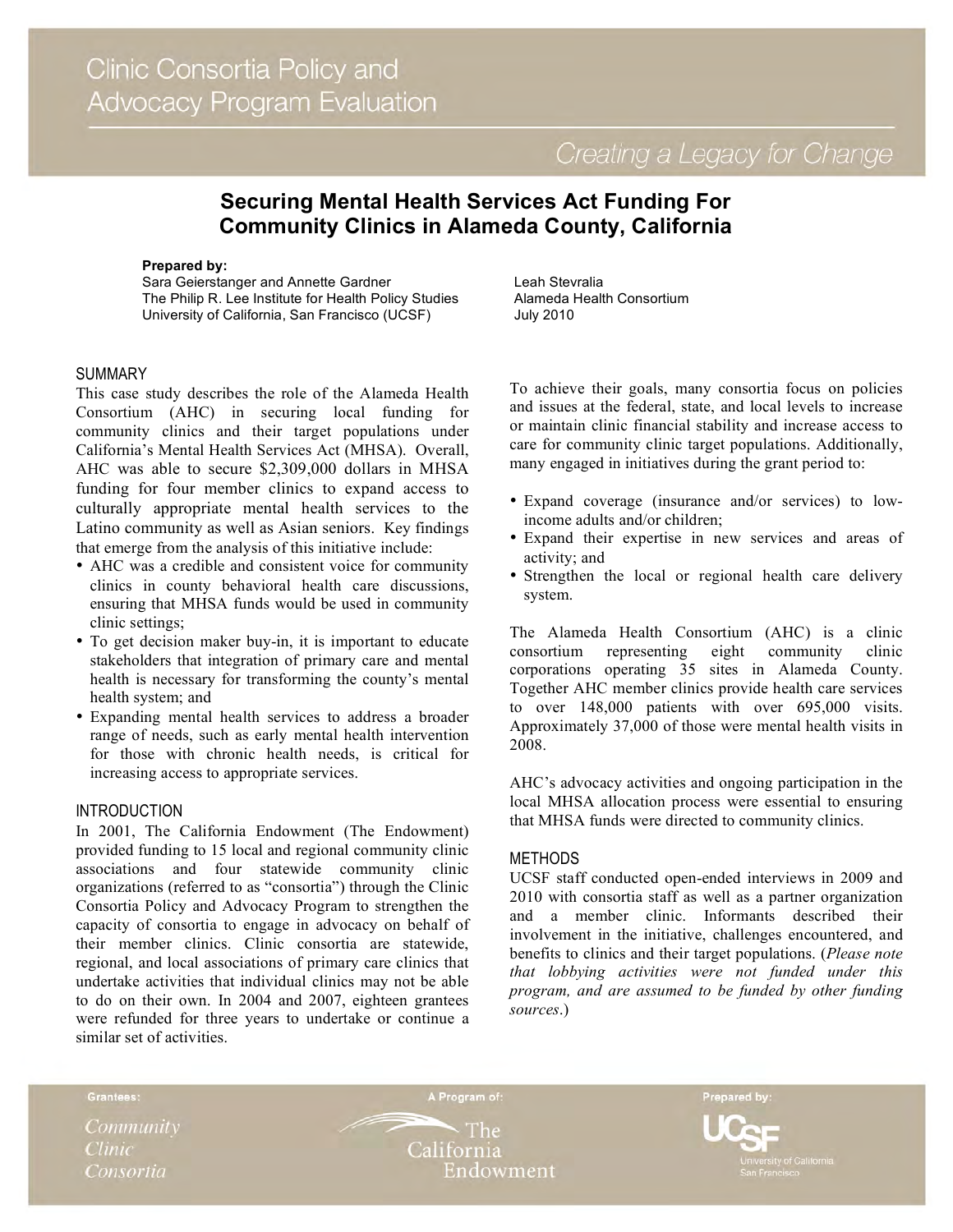# FINDINGS

THE ISSUE: INEFFICIENT DELIVERY OF MENTAL HEALTH CARE

All AHC member clinics contract with Alameda County's Behavioral Health Care Services Agency (BHCSA) to provide various levels of mental health services. However, these services historically have been located in a different building or department. In addition, most of the primary care clinicians are not trained in mental health treatment options. Last, it has been difficult to obtain reimbursement for mental health services. For example, chronic disease patients with depression and anxiety who are seen by community clinics are often not eligible for traditional county behavioral health services because they do not meet the county's definition of "seriously mentally ill." Given these challenges, AHC member clinics recognized the need to integrate the delivery of mental health and primary care services, bringing them under one roof. The integration of primary care and mental health services in the community clinic setting strives to provide services in a coordinated fashion to more fully address client needs. Patients do not have to go to a new, unfamiliar location to access services and the trust patients place in their providers will help reduce apprehension and stigma. It improves access to mental health services to underserved populations, as well as clinical outcomes for both mental health and physical health issues.

# PROMISING SOLUTION: INTEGRATED CARE

In November 2004, California voters enacted Proposition 63 (MHSA) to impose a one percent surtax on incomes over \$1 million. The Act was projected to raise approximately \$600 to \$800 million per year. This represented a 26 percent increase in funding for all public mental health services in California with the intent of providing new funds for new services. Over half of the funding would be distributed to California counties for a Community Services and Support (CSS) phase that focuses on the severely mentally ill from June 2005-June 2008. The remainder would be spent on Prevention and Early Prevention (PEI) (20 percent), Workforce, Education and Training (20 percent), Capital Facilities and Information Technology (10 percent), and Innovative programs (five percent). California counties were required to propose plans for MHSA services, subject to state review and approval. A MHSA Oversight and Accountability Commission was created to review the county plans for mental health expansion services and to approve expenditures.

MHSA is an opportunity to serve people with moderate mental health conditions that interfere with the management of their chronic disease. In 2005, AHC decided to serve as the central contact point for advocating that Alameda County MHSA funds be directed to community clinics for the integration of mental health and primary care services. AHC served as the coordinating and central advocacy body and developed recommendations, facilitated clinic participation in advocacy and planning

efforts, and developed written materials for each of the MHSA components. In 2009, AHC started convening the Behavioral Primary Care Integration workgroup, which is comprised of AHC member clinics, BHCSA, and the Alameda County Medical Center (the county's public hospital) to share information about clinic mental health programs and MHSA updates, as well as to discuss better ways to coordinate care.

### MAJOR MILESTONES

AHC advocacy activities under the first two Phases, CSS and PEI, of the MHSA included:

**Community Services & Supports (CSS)** funds can be used to provide integrated mental health and other support services to those whose needs are not currently met through other funding sources. In 2005, AHC obtained a seat on the Alameda County Stakeholder Group (the advisory group making recommendations to the Alameda County Board of Supervisors), participated in town hall and community meetings to obtain community input, and facilitated the participation of member clinics at various meetings and hearings regarding the CSS Plan. In addition, AHC met with Behavioral Health Care Services Agency staff to educate them about patients presenting with mental health problems, clinic efforts in the area of mental health, and coordination of current mental health and primary care services.

The California Department of Mental Health approved Alameda County's three-year CSS Plan in June 2006, providing \$11 million for FY 2006-2007 and FY 2007-08 and allowing utilization of unspent funds for "one-time" start up costs. Approximately \$1 million per year for three years was dedicated to the integration of mental health and primary care for older adults and \$250,000 was targeted to address cultural and linguistic competence in diverse communities. In addition, Alameda County received onetime only funds for the CSS Plan early in 2007. La Clinica de la Raza, an AHC member clinic, received \$500,000 to expand access to Latinos by providing cultural/linguistic crisis services, Spanish psycho-education groups, and individual and group peer support.

**Prevention & Early Intervention (PEI)** funds are directed to strategies designed to reduce the stigma and discrimination associated with mental illness and to provide preventive services to avert mental health crises. Beginning in January 2008, as part of the community planning process, panels were convened to develop and propose "strategies" to the Alameda County Ongoing Planning Council (OPC) for use of the PEI funds. These planning panels, which included clinic representatives and other stakeholders, developed program concepts/strategies to be considered for funding. Through clinic and other stakeholder testimony at OPC meetings and organizing patient petitions, AHC advocated for directing PEI funds to community based primary clinics to integrate mental health services. An OPC workgroup that included AHC and clinic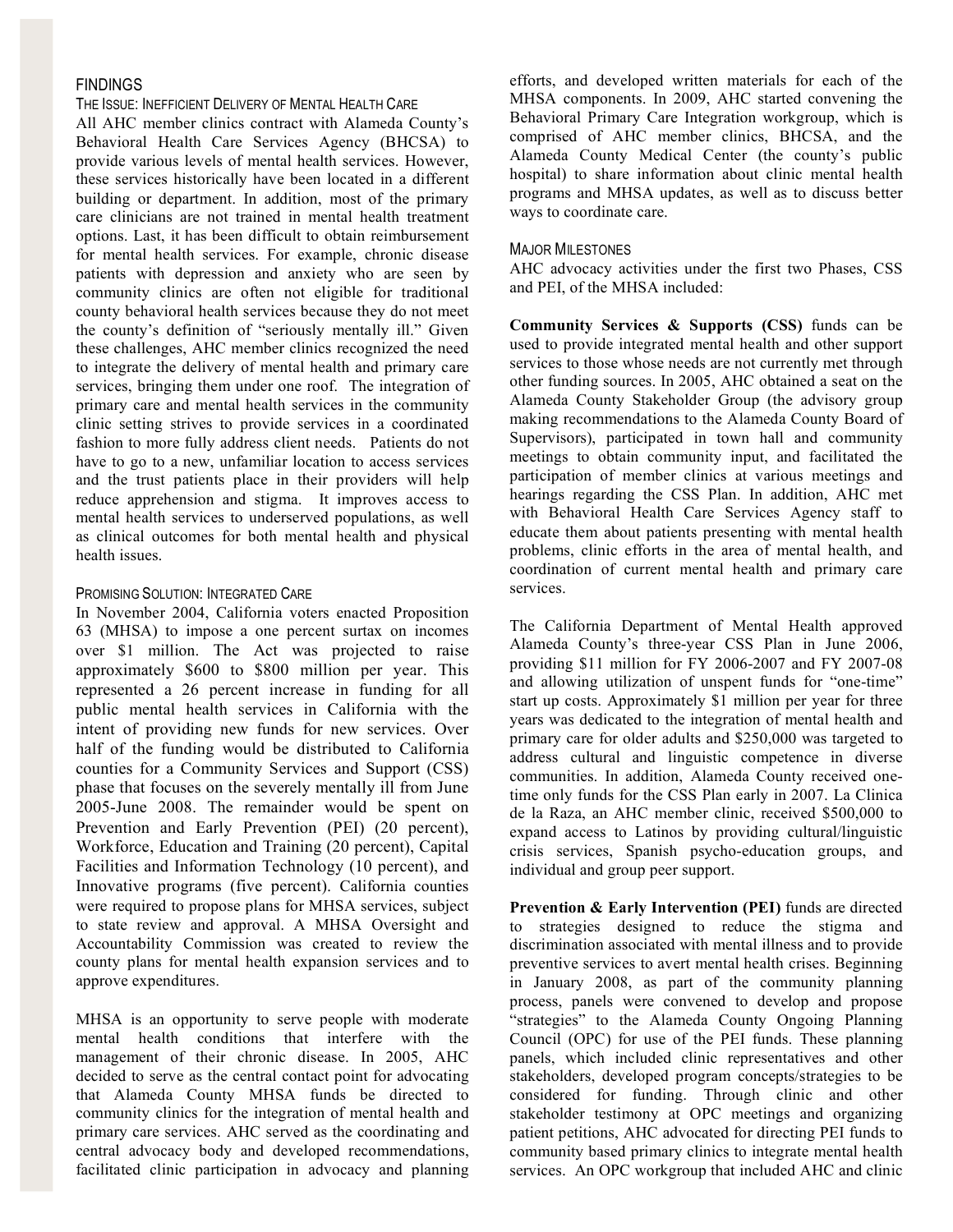staff developed the Primary Care Integration (PCI) strategy. It is designed to serve patients across the age spectrum and holds the best hope for true integration across a clinic population.

Alameda County submitted its plan for PEI funding to the State in July 2008. The PCI strategy was voted onto the list of PEI projects supported by the OPC, but then cut from the final plan that was submitted due to budgetary reasons. In early 2009, the OPC voted to implement the PEI Augmentation Plan to implement the PCI strategy at one clinic (approximately \$360,000) when the money becomes available.

In addition, three AHC clinics were awarded contracts to expand ethnic specific PEI strategies in 2010. The Native American strategy was awarded to the Native American Health Center for \$297,000. La Clínica de La Raza received \$800,000 as part of a four agency collaborative to focus on the Latino community. Each partner is hiring a part time Mental Health Specialist to conduct home visits to community members and also train/consult CBOs and community leaders to build their skills and comfort with mental health issues. The agencies are also each hiring Promotores to provide home visits, workshops, and support groups. Finally, La Clinica will hire traditional healers to provide workshops in all four geographic regions.

Two additional programs also were funded in 2010 through PEI as a roll over from the CSS program. Tiburcio Vasquez received \$386,000 for a Primary Care Integration program for Latino seniors in Central County. Asian Health Services received \$386,000 to serve Asian/API seniors.

The resources required to participate in the local MHSA allocation process and represent member clinics were significant. AHC committed 2 part-time staff who attended regular MHSA meetings, developed recommendations, convene the clinic work group, and mobilized clinic staff.

*Partnerships:* Strong partnerships have been developed between the AHC, county agencies, and other health stakeholder groups. These partnerships reduce the "silo" approach to providing mental health and medical services and have increased mutual understanding of the challenges confronting each organization, thus ensuring improved delivery of care. In addition to its close working relationship with the Ongoing Planning Council, AHC developed relationships with Behavioral Health Care Services Agency to promote the PCI strategy. AHC also worked closely with the Alameda Council of Community Mental Health Agencies to promote unified recommendations and principles throughout the MHSA planning process and to begin the discussion of how mental health agencies and primary care clinics could work together. Last, AHC worked closely with its *member clinics* and included them in the allocation discussions, such as providing public comment and meeting with agency staff.

*Partner Perspective:* As a member of Alameda County's Ongoing Planning Council our agency has had the opportunity to review proposed strategies brought forth to the committee for review and ranking. Our relationship with AHC has only solidified since 2001 by working together for passage of the MHSA and integration of behavioral health care and primary care. The consortium and its individual member agencies have been on the front line at local level, State, and Federal policy forums to promote integration of behavioral health care and primary care services. – *Bonita House*

*Overcoming challenges:* Initially, when AHC raised the idea of mental health integration, clinics were focused only on the need for full treatment services for the very seriously mental ill. AHC continued to persuade the clinics and other stakeholders that the community would be best served by expanding the role of community-based primary care clinics in providing important mental health services for a broader range of needs, including early mental health intervention for those with chronic medical conditions. Last, securing local MHSA funding through a county-based allocation process is challenging and participation in the process does not guarantee success. AHC had hoped at least two of its member clinics would be funded to roll out the PCI strategy but only one clinic is likely to be funded.

# ACCOMPLISHMENTS AND BENEFITS

AHC's largest accomplishments in its MHSA advocacy work included getting its member clinics involved in the County MHSA planning process and conducting advocacy strategies that enabled its member clinics to secure funding (\$2,309,000 dollars) to provide integrated primary care. The short and long-term outcomes of this initiative include:

*Expanded advocacy capacity:* AHC expanded its involvement in integrating mental health and primary care. Second, it increased its stature in the county by solidifying its reputation as an expert in the health care planning process. Additionally, it strengthened its partnerships and is now partnering with groups on the OPC with which it would not have traditionally have partnered.

*Increased policymaker awareness:* Through AHC's ongoing education of key policymakers about the needs of the community clinic population, key policymakers have a greater understanding of the benefits of integrated care. Key policymakers participate in the Behavioral Primary Care Integration workgroup to talk about primary care integration issues.

*Increased policymaker support of safety net and clinic policy issues:* The Board of Supervisors voted to approve the OPC recommendations that MHSA funding should be directed to community clinics. Funding totaling \$2,309,000 was awarded to four AHC member clinics from 2007 to 2010. There is also increased support for the PCI model as stakeholders appreciate the value of treating the "whole" person through this system.